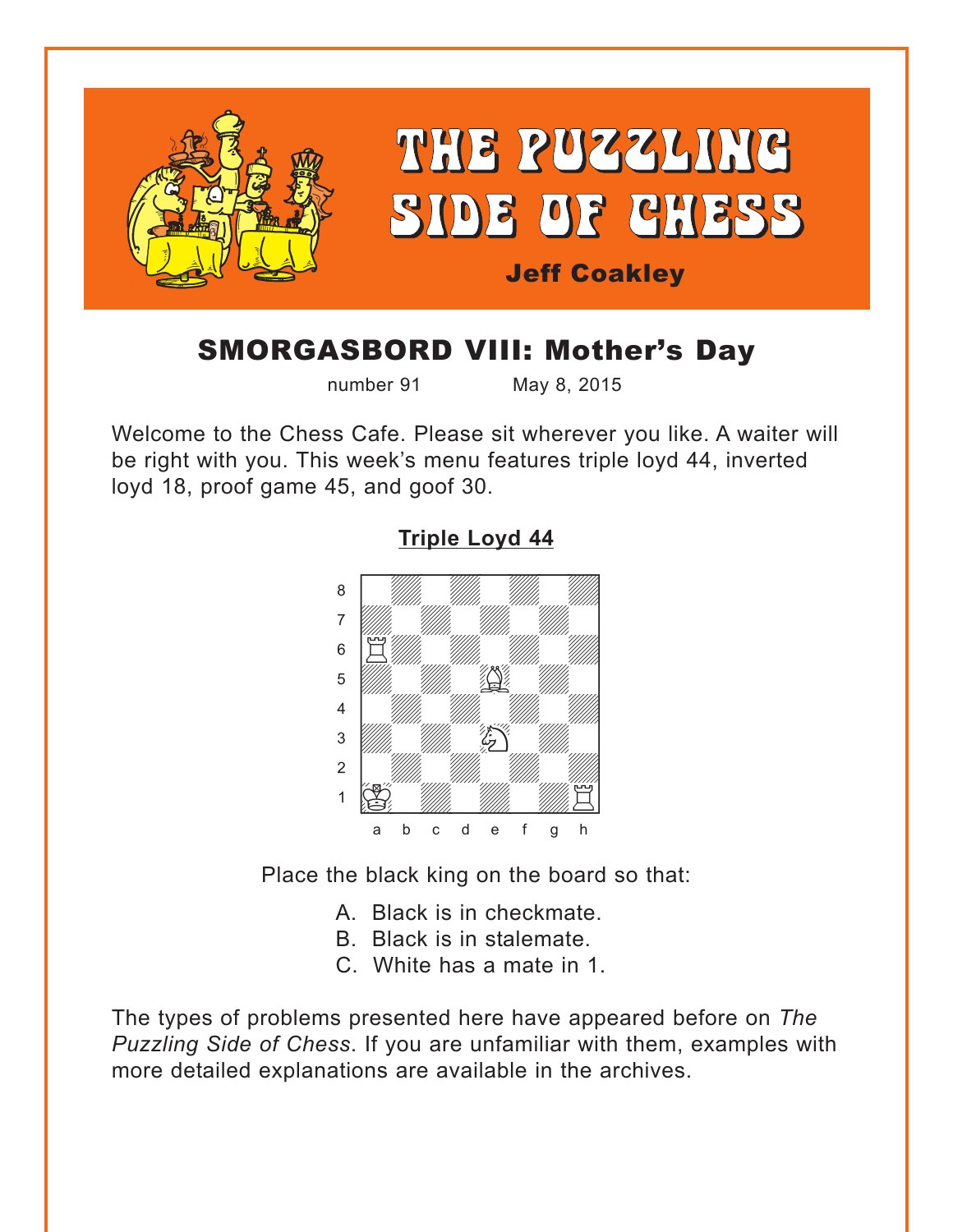<span id="page-1-0"></span>

Free refills on all puzzles!

In an *inverted loyd*, the black king is already on the board, and the white pieces are added for a mate in one.



**Inverted Loyd 18** 

Add a white rook, bishop, and knight so that White has mate in 1.

The first Mother's Day celebration was held on May 10, 1908 in Grafton, West Virginia. The event was organized by Anna Jarvis (1864-1948). After several years of campaigning, she succeeded in having Mother's Day recognized as an official U.S. holiday in 1914. Since then, many other countries have followed suit.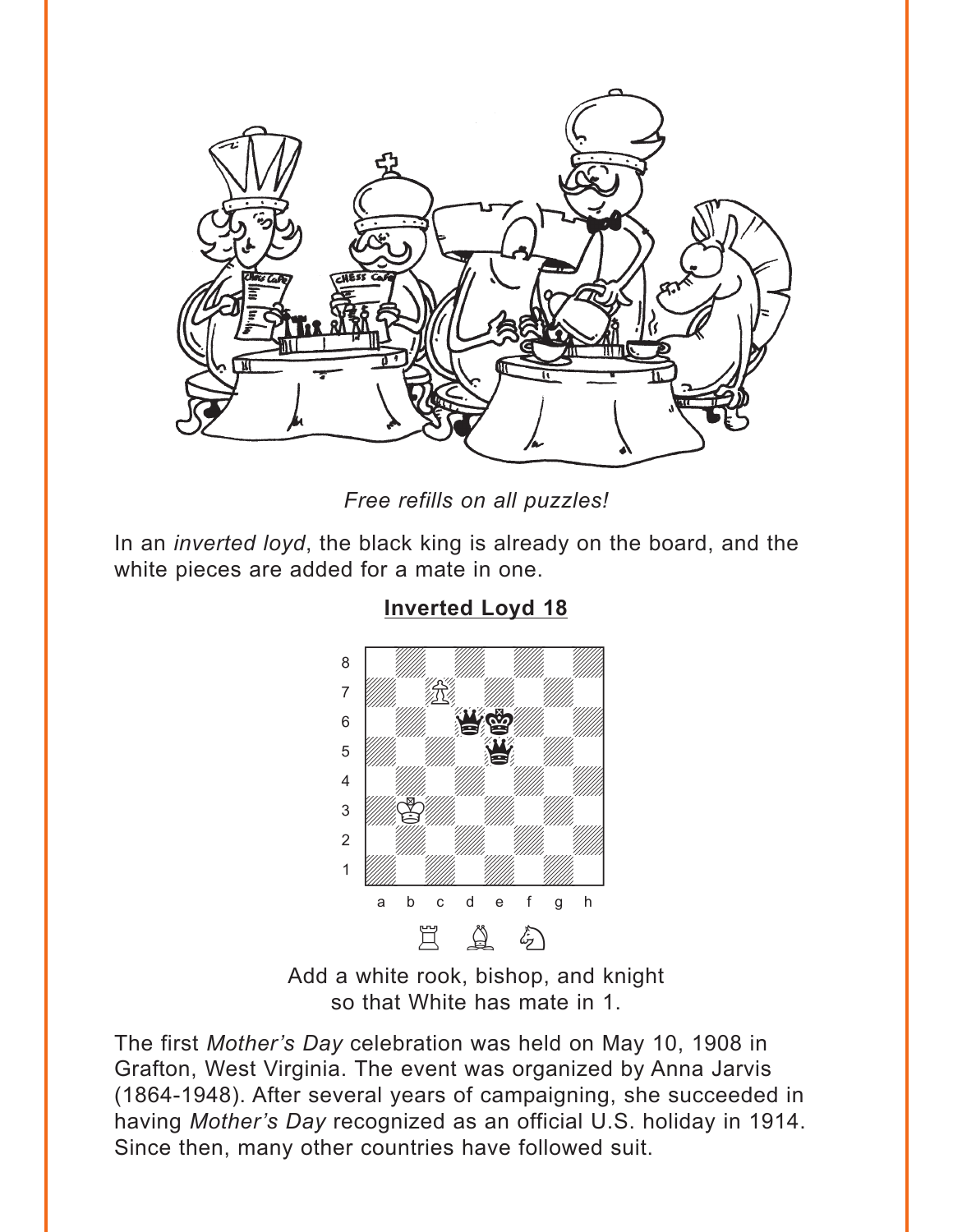<span id="page-2-0"></span>

**Anna Jarvis** 

Later in life, by a strange twist of fate, Anna Jarvis led protests against the commercial exploitation of Mother's Day by florists, candy manufacturers, and greeting card companies. She even petitioned to have its holiday status rescinded. All without success, of course.

Ironically, Anna Jarvis, the "founder of Mother's Day", never had any children of her own.

Can you "prove" that the next diagram is legal?



**Proof Game 45** 

This position was reached after Black's fourth turn. What were the moves?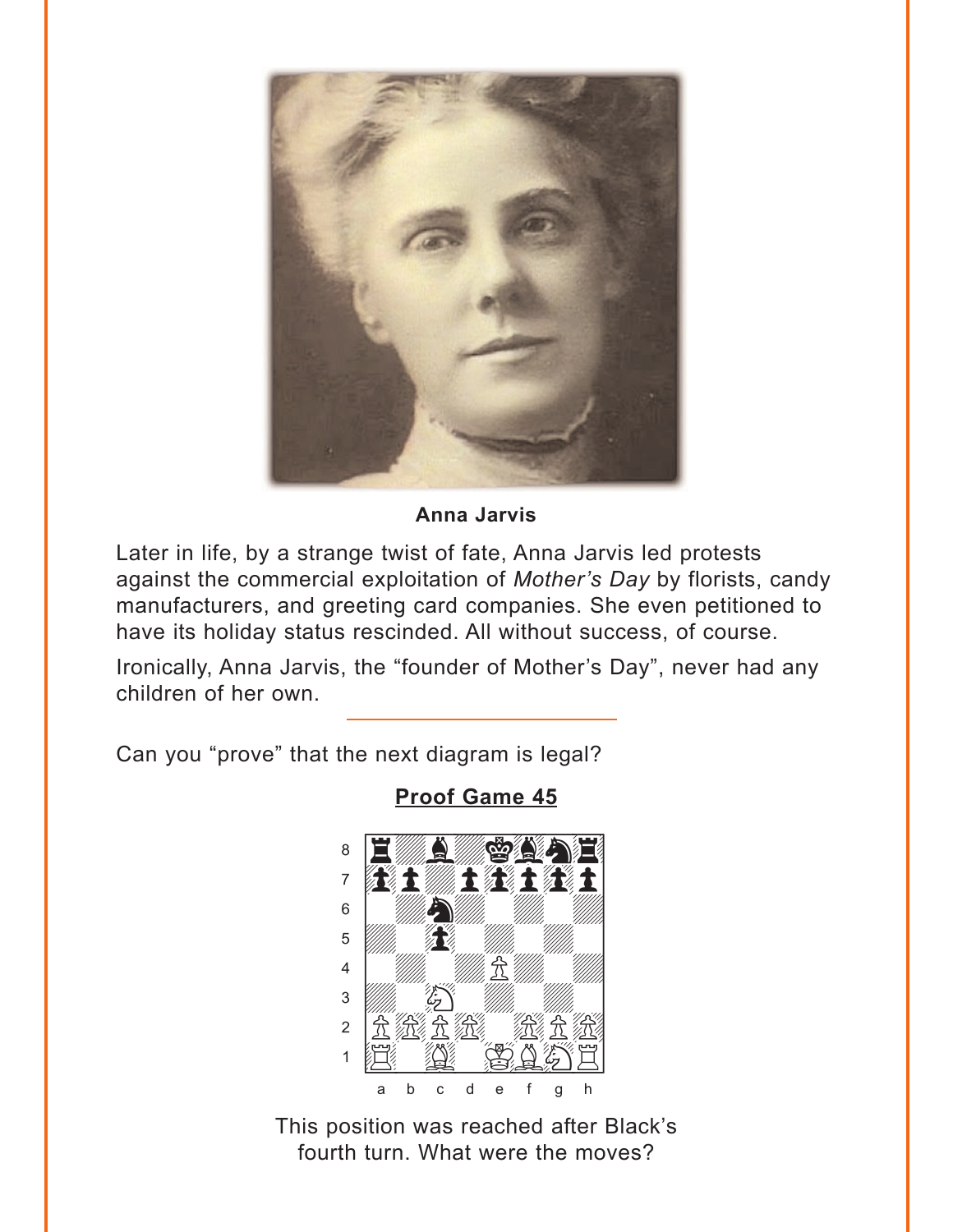<span id="page-3-0"></span>The usual purpose of retrograde analysis is to determine what happened previously in a position. In goof problems, it is used to show why a position could not happen.

Who's the Goof? 30



Why is this position illegal?

## **SOLUTIONS**

All puzzles by J. Coakley, ChessCafe.com (2015).

PDF Hyperlinks. You can advance to the solution of any puzzle by clicking on the underlined title above the diagram. To return to the puzzle, click on the title above the solution diagram.



A. Kh3#  $B. Kq5=$ C. Kb3 (Rb1#)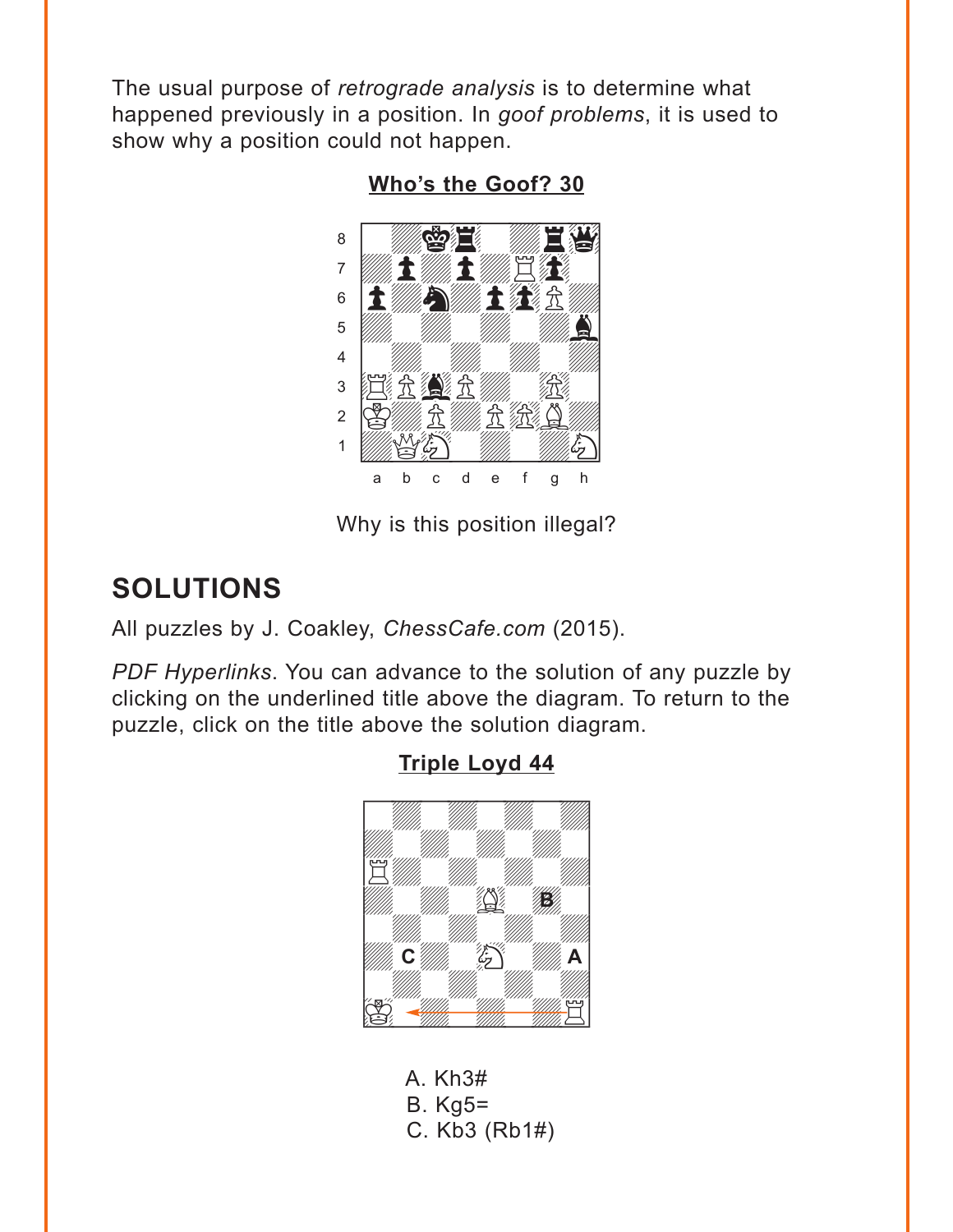## **[Inverted Loyd 18](#page-1-0)**

<span id="page-4-0"></span>

Add white Rf7 Bc4 Nd5.

1.Nf4#

Did you try promoting the pawn?

For more inverted loyds, see column 86.

**[Proof Game 45](#page-2-0)**



1.e4 c5 2.Qf3 Qa5 3.Qc3 Qxc3 4.Nxc3 Nc6 Closed Sicilian with mutual queen odds.

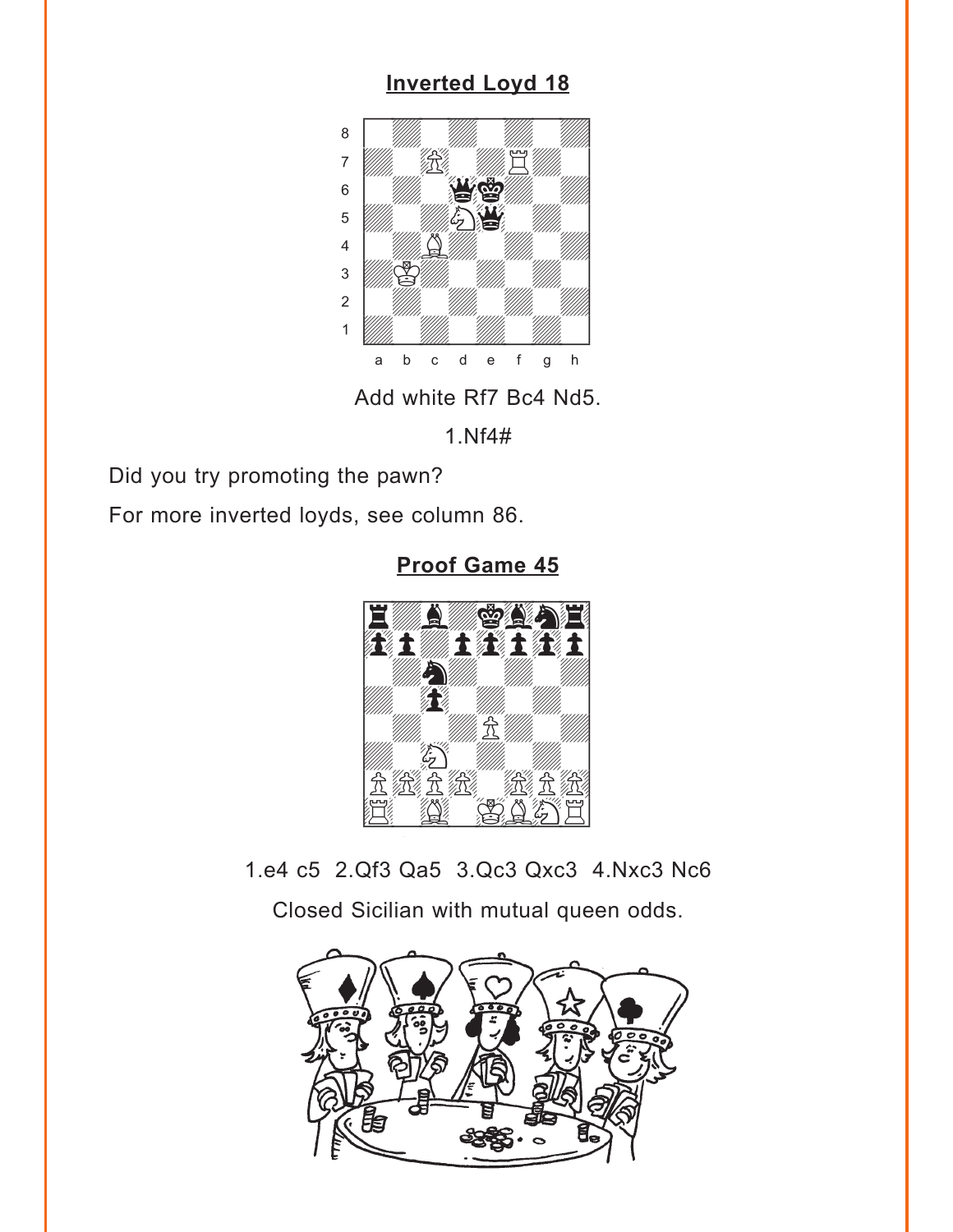### **[Who's the Goof? 30](#page-3-0)**

<span id="page-5-0"></span>

The "goof" involves three pieces: the black bishop on h5, the white knight on h1, and the white pawn on g3. An examination of the pawn structure (b7 d7) shows that the black light-square bishop must be a pawn that promoted on h1. After the promotion, the bishop could only leave h1 if White played g3. But after the white pawn advances to g3, there is no way for the white knight to reach h1. A logical contradiction that proves the position is illegal.

#### *Analysis*

- a) Black is missing three pieces: two pawns and a knight. But based on the unmoved pawns at b7 and d7, we know that the original light-square bishop was captured on c8. That means that the bishop on h5 is one of the missing pawns.
- b) One missing black piece was captured by a white pawn on the g-file. Another was captured on c8. That leaves **one** black piece available for capture elsewhere.
- c) White is missing two pieces: bishop and a-pawn.
- d) The missing white a-pawn could not have promoted since **two** captures would be required. It must have been captured on the a- or b-file.
- e) That leaves only the missing white bishop available for capture elsewhere.
- f) The black h-pawn did not promote on f1 because that would require **two** captures.